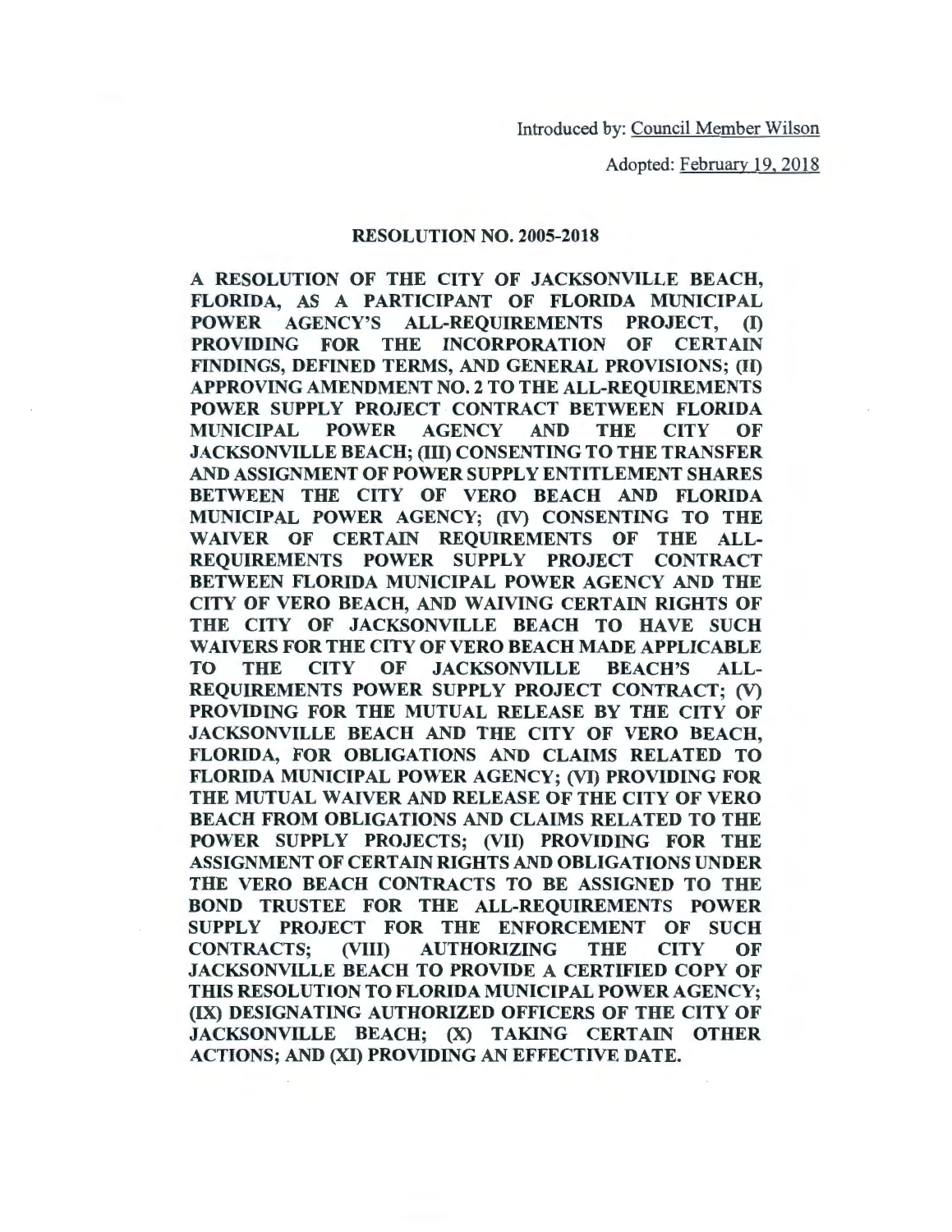# BE IT RESOLVED BY THE CITY COUNCIL OF THE CITY OF JACKSONVILLE BEACH, FLORIDA THAT:

SECTION 1. INCORPORATION OF CERTAIN FINDINGS, DEFINED TERMS, AND GENERAL PROVISIONS. Except as otherwise specifically provided herein, the Master Annex, substantially in the form attached hereto as Exhibit A (the "Master Annex"), constitutes an integral part of this Resolution, is incorporated by reference herein, and has the same force and effect as if set forth in this Resolution; *provided, that,* the Authorized Officers of the City of Jacksonville Beach, as a participant of the All Requirements Power Supply Project, consent, at their sole discretion, to such subsequent changes or modifications thereto.

SECTION 2. APPROVAL OF AMENDMENTS TO THE ALL-REQUIREMENTS POWER SUPPLY PROJECT CONTRACT BETWEEN FLORIDA MUNICIPAL POWER AGENCY AND THE CITY OF JACKSONVILLE BEACH. Amendment No. 2 to the All-Requirements Power Supply Project Contract, by and between Florida Municipal Power Agency and the City of Jacksonville Beach (the "ARP Amendment No. 2"), substantially in the form attached hereto as Exhibit B, is approved. The Authorized Officers of the City of Jacksonville Beach are authorized to execute and deliver the ARP Amendment No. 2, subject to and with such changes or modifications thereto as such Authorized Officers of the City of Jacksonville Beach may deem necessary or desirable, at their sole discretion, prior to the execution thereof, such approval to be evidenced conclusively by the execution of such ARP Amendment No. 2 by the Authorized Officers of the City of Jacksonville Beach.

SECTION 3. CONSENT TO THE TRANSFER AND ASSIGNMENT BETWEEN THE CITY OF VERO BEACH AND FLORIDA MUNICIPAL POWER AGENCY, WITH RESPECT TO THE ALL-REQUIREMENTS POWER SUPPLY PROJECT, OF (A) A 32.521% POWER ENTITLEMENT SHARE IN THE STANTON PROJECT, (B) A 16.4887% POWER ENTITLEMENT SHARE IN THE STANTON II PROJECT AND (C) A 15.202% POWER ENTITLEMENT SHARE IN THE ST. LUCIE PROJECT. The Authorized Officers of the City of Jacksonville Beach consent to the transfer and assignment to Florida Municipal Power Agency of (a) the Vero Beach Stanton Project Entitlements, (b) the Vero Beach Stanton II Project Entitlements, and (c) the Vero Beach St. Lucie Project Entitlements, with respect to the All-Requirements Project, as provided for in the Transfer Agreements, including the other instruments, agreements, or documents and the overall transaction contemplated thereby, and in consideration of the benefits to be received by the All-Requirements Project and the All-Requirements Project Participants, including the City of Jacksonville Beach, subject to the satisfaction of all conditions required for the Closing (as defined in the Transfer Agreements) to occur, as set forth in the Transfer Agreements, including as provided in Section 1.10 of the Master Annex hereto.

SECTION 4. CONSENT TO THE WAIVER OF CERTAIN REQUIREMENTS OF THE VERO BEACH/ARP CONTRACT, AND, FURTHER, THE WAIVER OF CERTAIN RIGHTS TO HAVE SUCH WAIVERS FOR THE CITY OF VERO BEACH MADE APPLICABLE TO THE ALL-REQUIREMENTS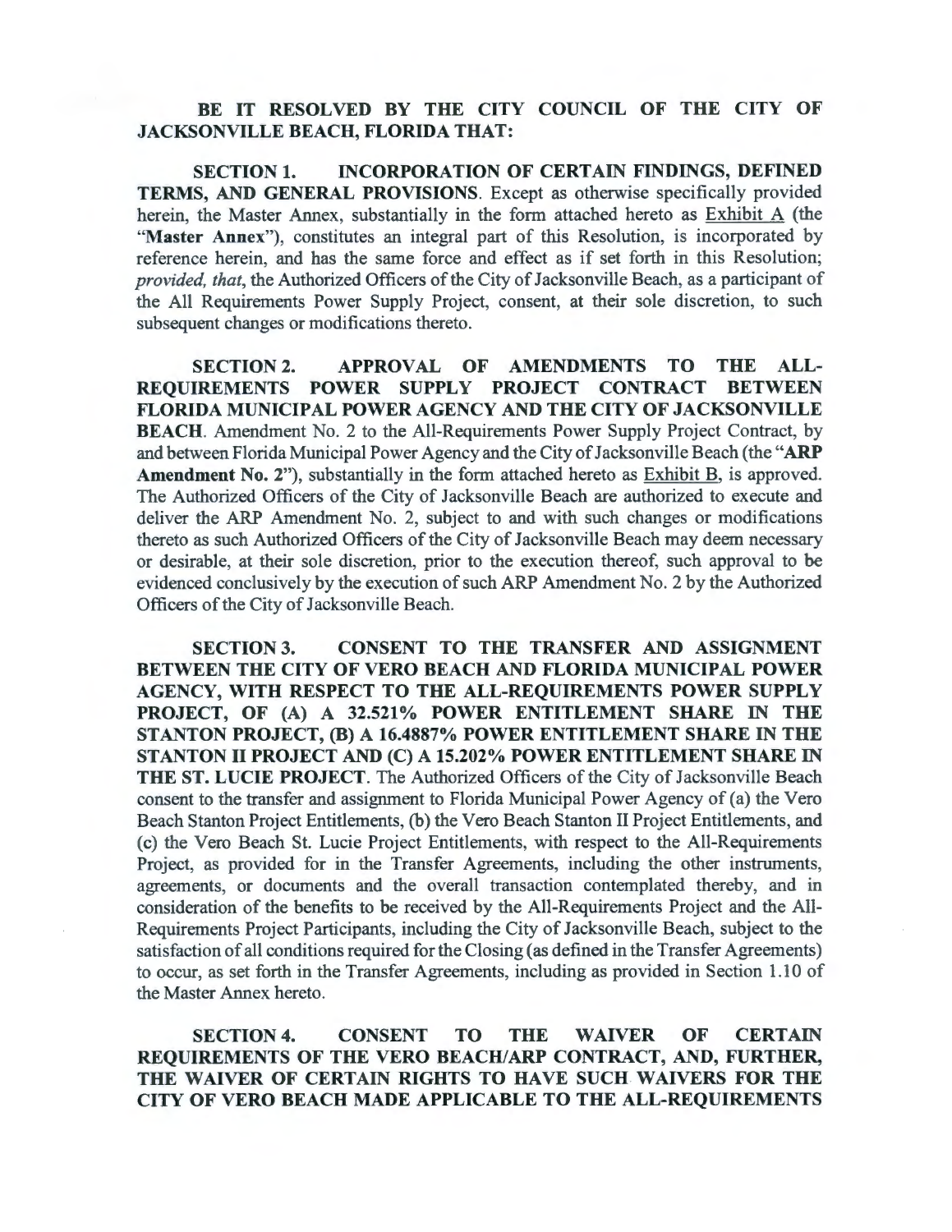## **POWER SUPPLY PROJECT CONTRACT BETWEEN FLORIDA MUNICIPAL POWER AGENCY AND THE CITY OF JACKSONVILLE BEACH.**

4.01 The Consent and Waiver (All-Requirements Project), of the City of Jacksonville Beach (the **"ARP Consent and Waiver"),** substantially in the form attached hereto as Exhibit C, which, generally, (i) consents to the terms of ARP Amendment No. 2 between Florida Municipal Power Agency and the City of Vero Beach, Florida; (ii) waives certain terms of the Vero Beach/All Requirements Project Contract; (iii) consents to the full release of the City of Vero Beach from any and all obligations under the Vero Beach/ ARP Contract; and (iv) waives the rights of the City of Jacksonville Beach to have the amendments or waivers, or both, in the Vero Beach/ARP Contract applicable to its original All Requirements Project Contract, is approved, such approval to be evidenced conclusively by the execution of such ARP Consent and Waiver by the Authorized Officers of the City of Jacksonville Beach and Florida Municipal Power Agency. The Authorized Officers are authorized to execute and deliver the respective ARP Consent and Waiver, subject to and with such changes or modifications thereto, prior to the execution of the ARP Consent and Waiver, as such Authorized Officers of the City of Jacksonville Beach and Florida Municipal Power Agency agree are necessary or desirable.

4.02 The City of Jacksonville Beach: (a) acknowledges that it has received notice and a copy of the Vero Beach Waivers; (b) consents to the Vero Beach Waivers; (c) acknowledges that the City of Vero Beach owes the City of Jacksonville Beach no obligation whatsoever related to the City of Jacksonville Beach's or the City of Vero Beach's participation in the All Requirements Project and, as of the Closing (as defined in the Transfer Agreements) will owe Florida Municipal Power Agency no obligation whatsoever related to the City of Vero Beach's participation in the All Requirements Project; and (d) consents to the terms and conditions of the Transfer Agreements, substantially in the form attached hereto as Exhibits D-1, D-2, and D-3; *provided, that*, the Authorized Officers of the City of Jacksonville Beach consent to such subsequent changes or modifications to such Transfer Agreements at their sole discretion.

**SECTION 5. MUTUAL RELEASE BY THE CITY OF JACKSONVILLE BEACH AND THE CITY OF VERO BEACH FOR OBLIGATIONS AND CLAIMS RELATED TO FLORIDA MUNICIPAL POWER AGENCY.** The All Requirements Project Mutual Release Agreement by and between the City of Jacksonville Beach and the City of Vero Beach (the **"ARP Mutual Release Agreement"),** substantially in the form attached hereto as Exhibit E, is approved. The Authorized Officers of the City of Jacksonville Beach are authorized to execute and deliver the ARP Mutual Release Agreement (such approval to be evidenced conclusively by the execution of such ARP Mutual Release Agreement by said Authorized Officers) subject to and with such changes or modifications thereto, prior to the execution thereof, as such Authorized Officers of the City of Jacksonville Beach deem necessary or desirable.

## **SECTION 6. MUTUAL WAIVER AND RELEASE OF THE CITY OF VERO BEACH FROM OBLIGATIONS RELATED TO ITS PARTICIPATION IN THE ALL-REQUIREMENTS , STANTON, STANTON II, AND ST. LUCIE**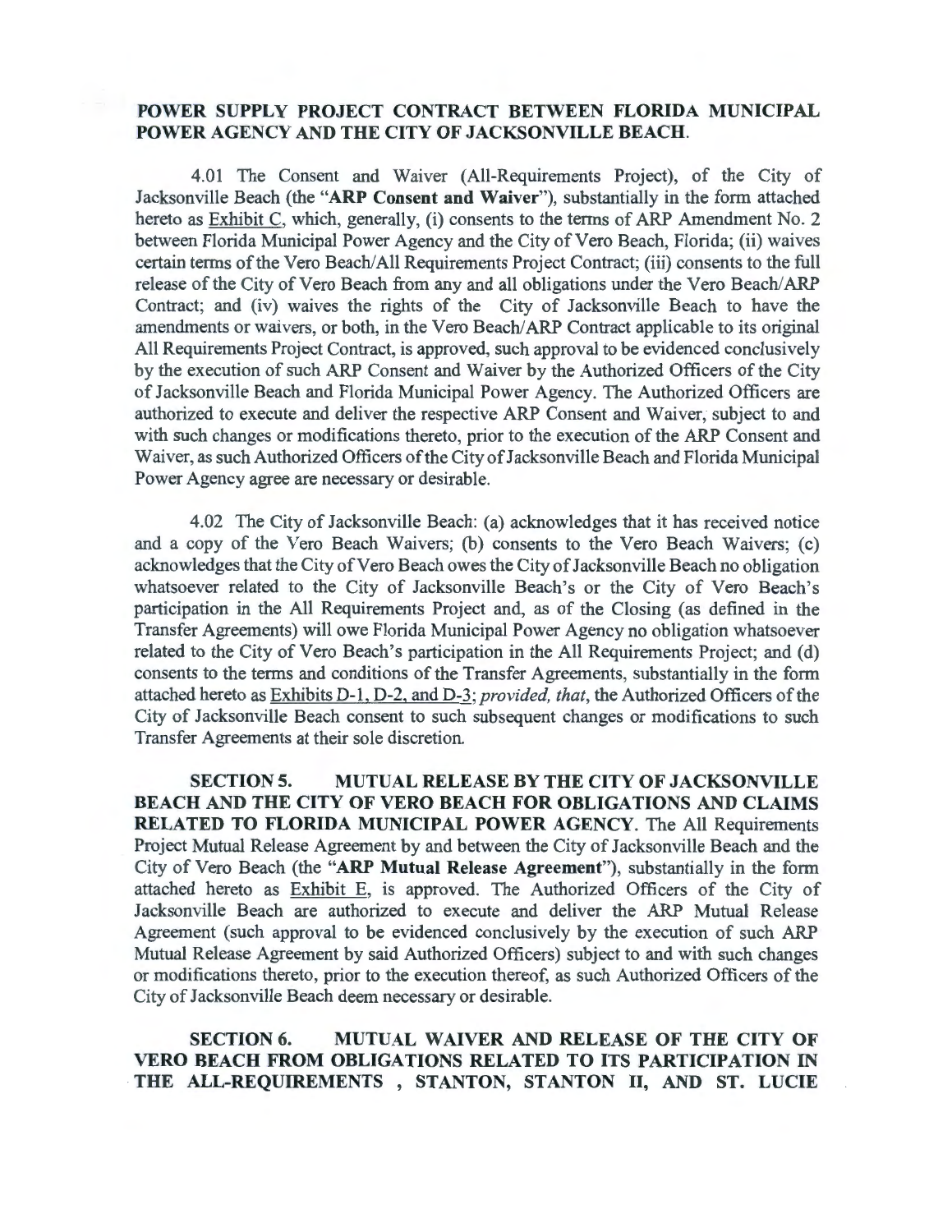**PROJECTS.** The Authorized Officers of the City of Jacksonville Beach consent to the Waiver and Release Agreement, by and between the City of Vero Beach and Florida Municipal Power Agency (the **"Waiver and Release Agreement"),** substantially in the form attached hereto as Exhibit F; *provided, further, that* the Authorized Officers of the City of Jacksonville Beach consent to such subsequent changes or modifications thereto.

**SECTION 7. ASSIGNMENT OF CERTAIN RIGHTS AND OBLIGATIONS UNDER THE VERO BEACH CONTRACTS TO THE BOND TRUSTEE FOR THE ALL REQUIREMENTS PROJECT TO ENFORCE SUCH CONTRACTS.** The Authorized Officers of the City of Jacksonville Beach consent to the Assignment to Bond Trustee (All-Requirements Project), between Florida Municipal Power Agency and the All Requirements Project Bond Trustee **("ARP Trustee Assignment"),**  substantially in the form attached hereto as Exhibits G-1, G-2, and G-3, which provide for certain rights and obligations of Florida Municipal Power Agency, acting with respect to the All Requirements Project, to be assigned to the Trustee, who shall have the right and obligation to enforce certain provisions of the Vero Beach Contracts, after transfer and assignment of such Vero Beach Contracts to the All Requirements Project, against Florida Municipal Power Agency, acting with respect to the Stanton Project, the Stanton II Project, and the St. Lucie Project; *provided, that,* the Authorized Officers of the City of Jacksonville Beach consent to such subsequent changes or modifications thereto at their sole discretion.

**SECTION 8. CERTIFIED COPY PROVISION.** The Authorized Officers of the City of Jacksonville Beach are authorized to provide a certified copy of this Resolution to Florida Municipal Power Agency to provide evidence hereof.

**SECTION 9. DESIGNATION OF AUTHORIZED OFFICERS.** The Mayor and the City Manager of the City of Jacksonville Beach are each designated as an **"Authorized Officer"** for the purposes of executing and delivering the Waiver and Consent and taking all other actions authorized by this Resolution.

### **SECTION 10. FURTHER ACTIONS.**

10.01 The Authorized Officers designated hereunder, and the City of Jacksonville Beach's legal counsel are authorized and empowered to take all further actions as the City of Jacksonville Beach deems necessary or desirable in carrying out the terms and provisions of this Resolution and each of the documents referred to herein, and in effecting the City of Jacksonville Beach's coordination with Florida Municipal Power Agency and the furtherance of the transfer and assignment to Florida Municipal Power Agency of the Vero Beach Stanton Project Entitlements, the Vero Beach Stanton II Project Entitlements, and the Vero Beach St. Lucie Project Entitlements with respect to the All Requirements Project; *provided, however, that* for the purposes of approving subsequent changes or modifications to the documents or instruments substantially in the form of the Exhibits attached hereto each Authorized Officer of the City of Jacksonville Beach may only act on or pursuant to the grants of authority under this Resolution if in the exercise of such authority the Authorized Officer determines that such subsequent changes or modifications do not present a material adverse change from the substantial form of such documents and instruments